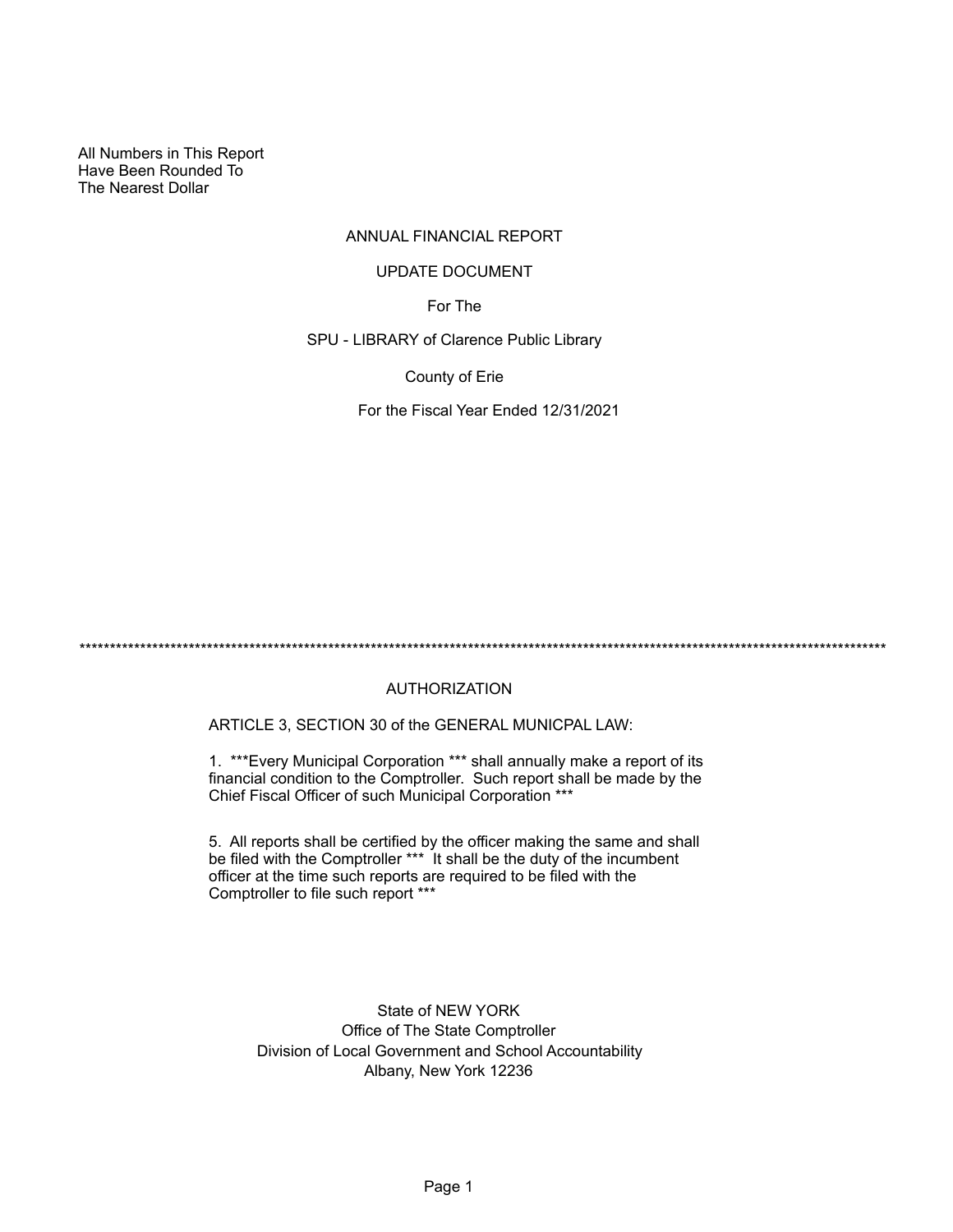# SPU - LIBRARY OF Clarence Public Library

# \*\*\* FINANCIAL SECTION \*\*\*

Financial Information for the following funds and account groups are included in the Annual Financial Report filed by your government for the fiscal year ended 2020 and has been used by the OSC as the basis for preparing this update document for the fiscal year ended 2021:

# (A) GENERAL (K) GENERAL FIXED ASSETS

All amounts included in this update document for 2020 represent data filed by your government with OSC as reviewed and adjusted where necessary.

# \*\*\* SUPPLEMENTAL SECTION \*\*\*

The Supplemental Section includes the following sections:

- 1) Statement of Indebtedness
- 2) Schedule of Time Deposits and Investments
- 3) Bank Reconciliation
- 4) Local Government Questionnaire
- 5) Schedule of Employee and Retiree Benefits
- 6) Schedule of Energy Costs and Consumption

All numbers in this report will be rounded to the nearest dollar.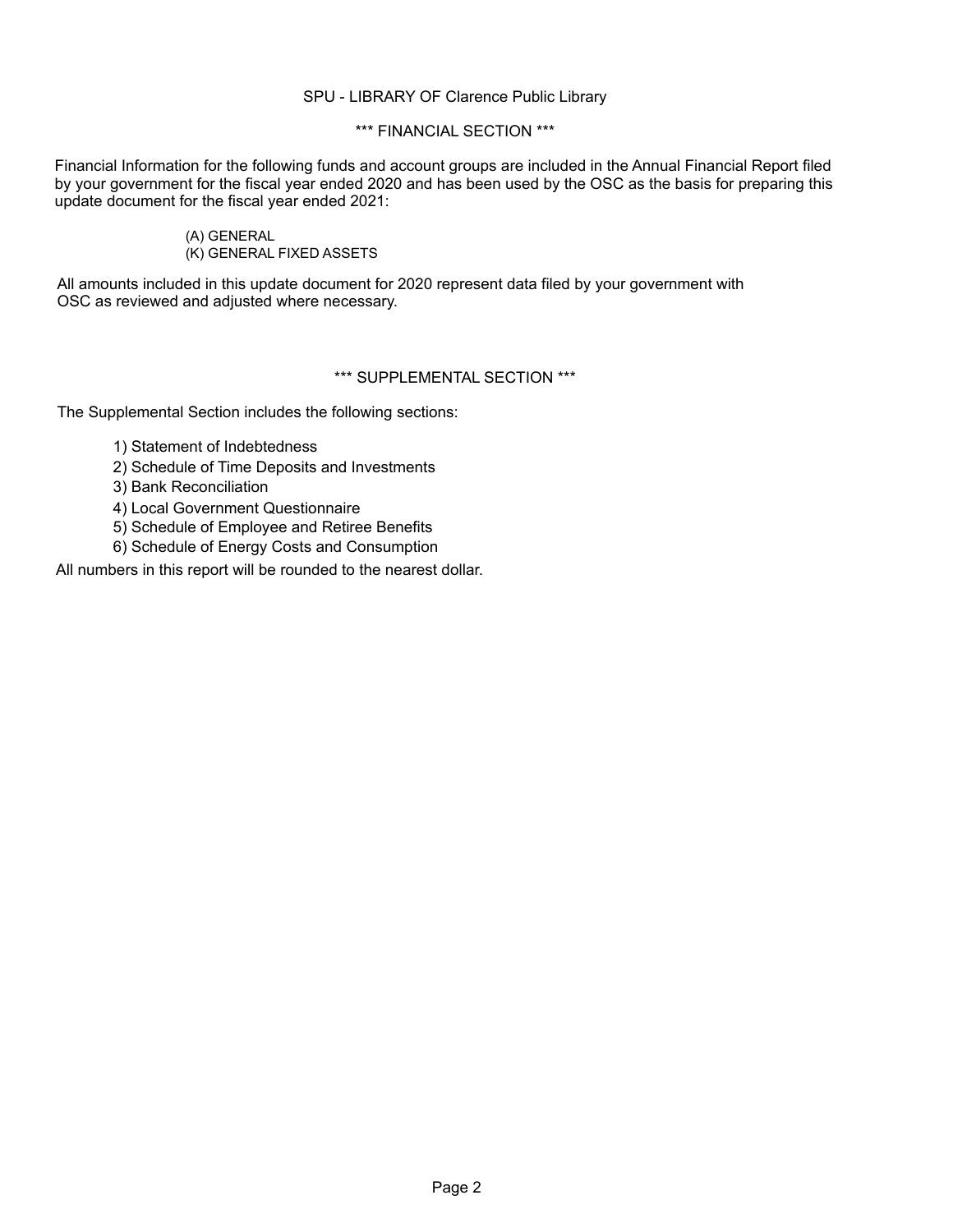(A) GENERAL

| <b>Balance Sheet</b>                                   |        |         |         |
|--------------------------------------------------------|--------|---------|---------|
| <b>Code Description</b>                                | 2020   | EdpCode | 2021    |
| <b>Assets</b>                                          |        |         |         |
| Cash                                                   | 94.362 | A200    | 196,045 |
| <b>TOTAL Cash</b>                                      | 94,362 |         | 196,045 |
| <b>TOTAL Assets and Deferred Outflows of Resources</b> | 94,362 |         | 196,045 |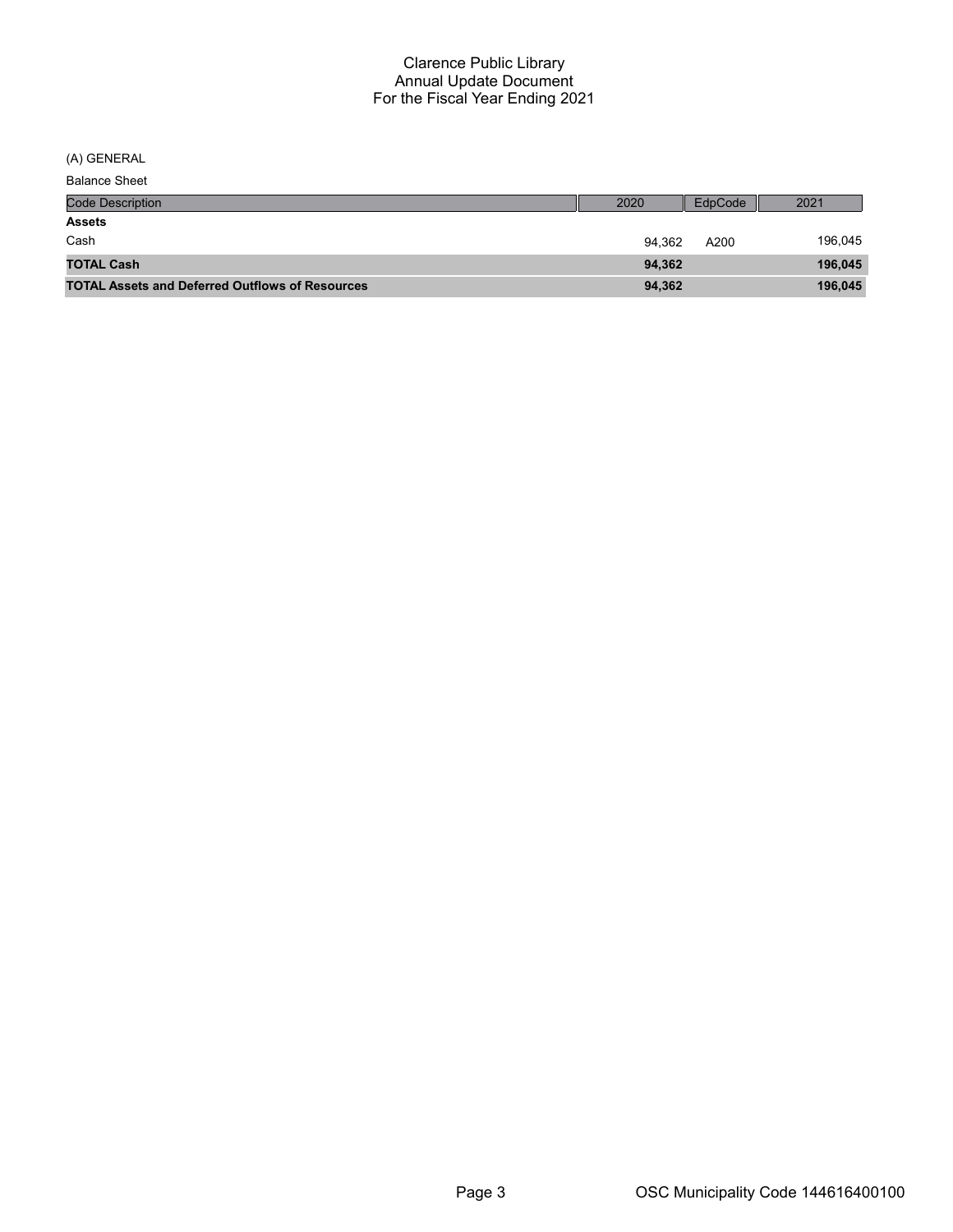(A) GENERAL

| <b>Balance Sheet</b>                                        |        |         |         |
|-------------------------------------------------------------|--------|---------|---------|
| <b>Code Description</b>                                     | 2020   | EdpCode | 2021    |
| <b>Fund Balance</b><br>Unassigned Fund Balance              | 94.362 | A917    | 196,045 |
| <b>TOTAL Unassigned Fund Balance</b>                        | 94.362 |         | 196,045 |
| <b>TOTAL Fund Balance</b>                                   | 94.362 |         | 196,045 |
| <b>TOTAL Liabilities, Deferred Inflows And Fund Balance</b> | 94,362 |         | 196.045 |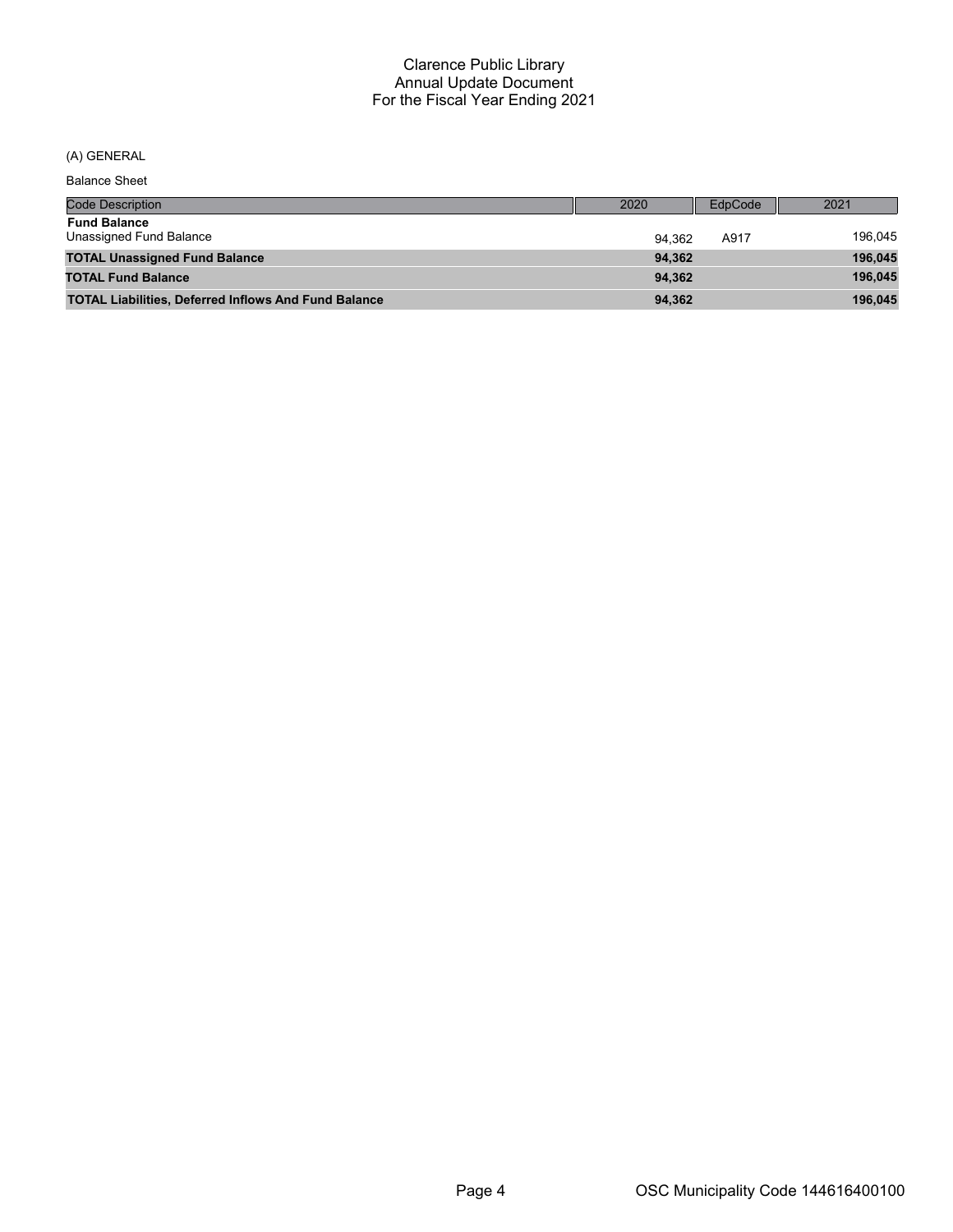# (A) GENERAL

Results of Operation

| <b>Code Description</b>                        | 2020    | EdpCode | 2021    |
|------------------------------------------------|---------|---------|---------|
| <b>Revenues</b>                                |         |         |         |
| Library Charges                                | 10,208  | A2082   | 10,492  |
| Other Culture & Recreation Income              | 1,900   | A2089   | 1,222   |
| <b>TOTAL Departmental Income</b>               | 12,108  |         | 11,714  |
| Interest And Earnings                          | 167     | A2401   | 164     |
| <b>TOTAL Use of Money And Property</b>         | 167     |         | 164     |
| <b>Gifts And Donations</b>                     | 2,613   | A2705   | 4,771   |
| Library System Grant                           | 560,047 | A2760   | 682,668 |
| <b>TOTAL Miscellaneous Local Sources</b>       | 562,660 |         | 687,439 |
| St Aid For Libraries                           | 6,348   | A3840   | 11,176  |
| St Aid-Other Cul & Rec St Aid                  |         | A3889   | 750     |
| <b>TOTAL State Aid</b>                         | 6,348   |         | 11,926  |
| <b>TOTAL Revenues</b>                          | 581,283 |         | 711,243 |
| <b>TOTAL Detail Revenues And Other Sources</b> | 581,283 |         | 711,243 |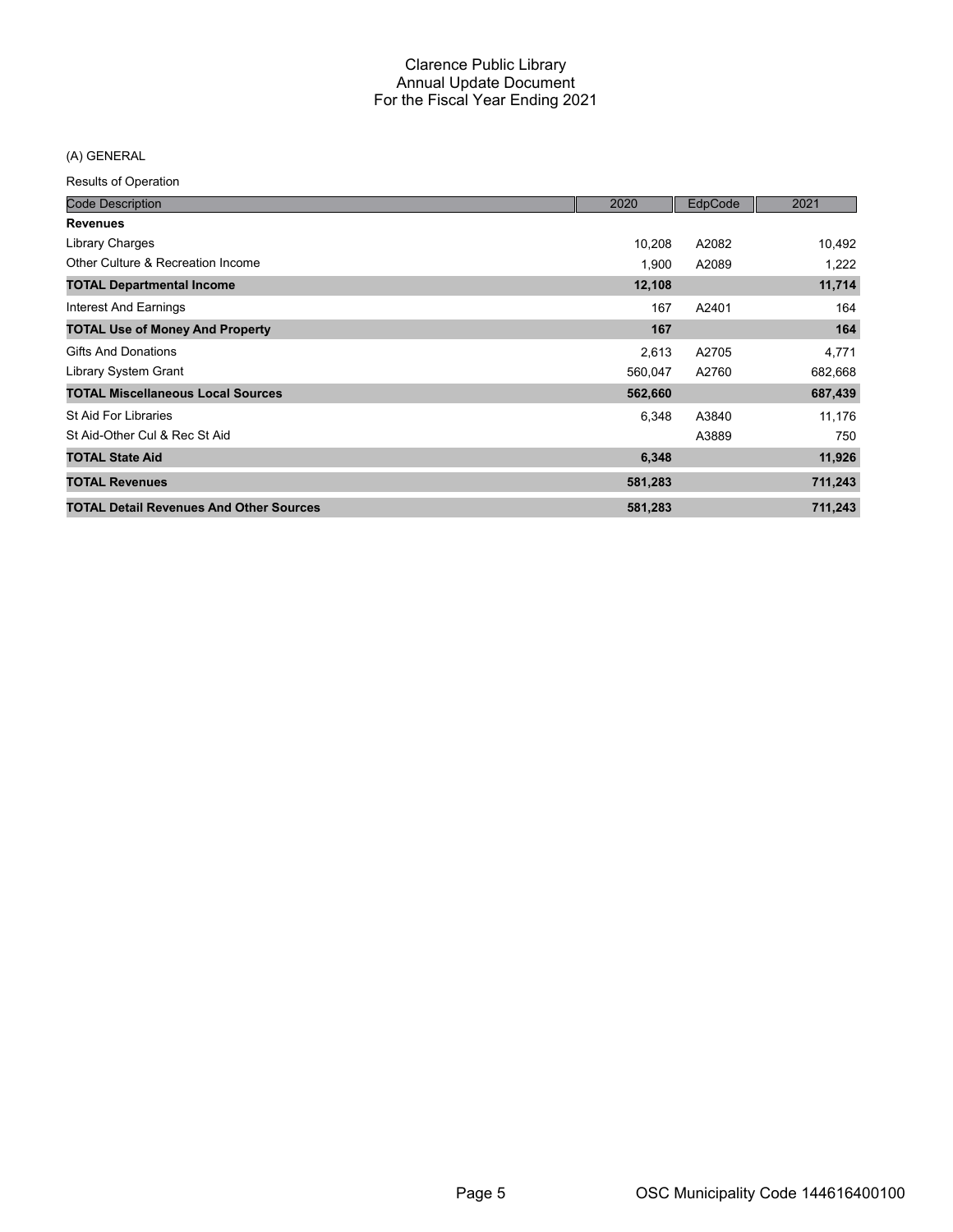# (A) GENERAL

#### Results of Operation

| <b>Code Description</b>                         | 2020    | EdpCode | 2021    |
|-------------------------------------------------|---------|---------|---------|
| <b>Expenditures</b>                             |         |         |         |
| Library, Pers Serv                              | 291.677 | A74101  | 319,843 |
| Library, Equip & Cap Outlay                     | 171.921 | A74102  | 152,882 |
| Library, Empl Bnfts                             | 139.427 | A74108  | 136,834 |
| <b>TOTAL Library</b>                            | 603,025 |         | 609,559 |
| <b>TOTAL Culture And Recreation</b>             | 603,025 |         | 609,559 |
| <b>TOTAL Expenditures</b>                       | 603,025 |         | 609,559 |
| <b>TOTAL Detail Expenditures And Other Uses</b> | 603.025 |         | 609,559 |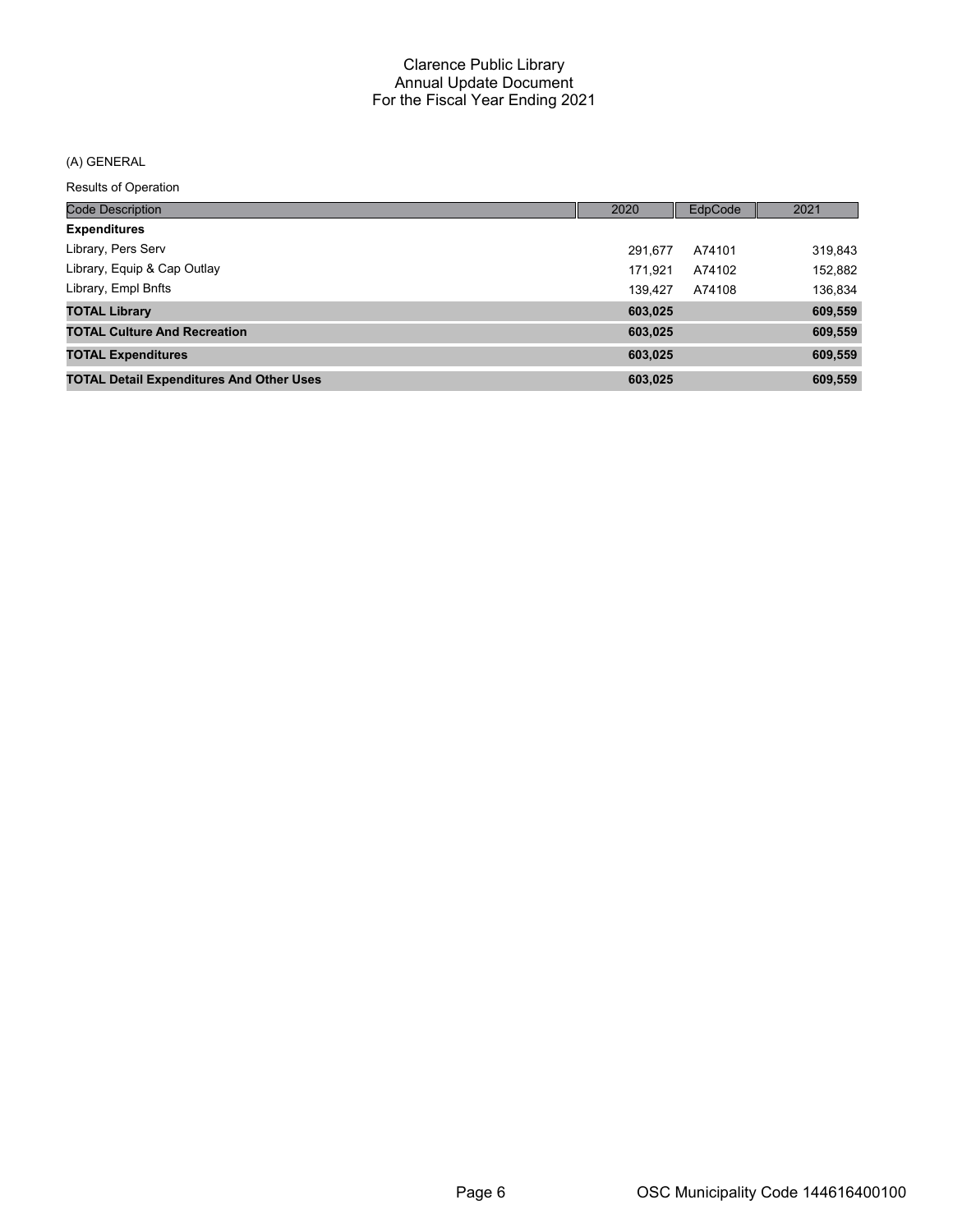(A) GENERAL

**Analysis of Changes in Fund Balance**

| <b>Code Description</b>                    | 2020    | EdpCode | 2021    |
|--------------------------------------------|---------|---------|---------|
| Analysis of Changes in Fund Balance        |         |         |         |
| <b>Fund Balance - Beginning of Year</b>    | 116.106 | A8021   | 94.364  |
| <b>Restated Fund Balance - Beg of Year</b> | 116.106 | A8022   | 94.364  |
| ADD - REVENUES AND OTHER SOURCES           | 581.283 |         | 711.243 |
| DEDUCT - EXPENDITURES AND OTHER USES       | 603.025 |         | 609.559 |
| <b>Fund Balance - End of Year</b>          | 94.364  | A8029   | 196.048 |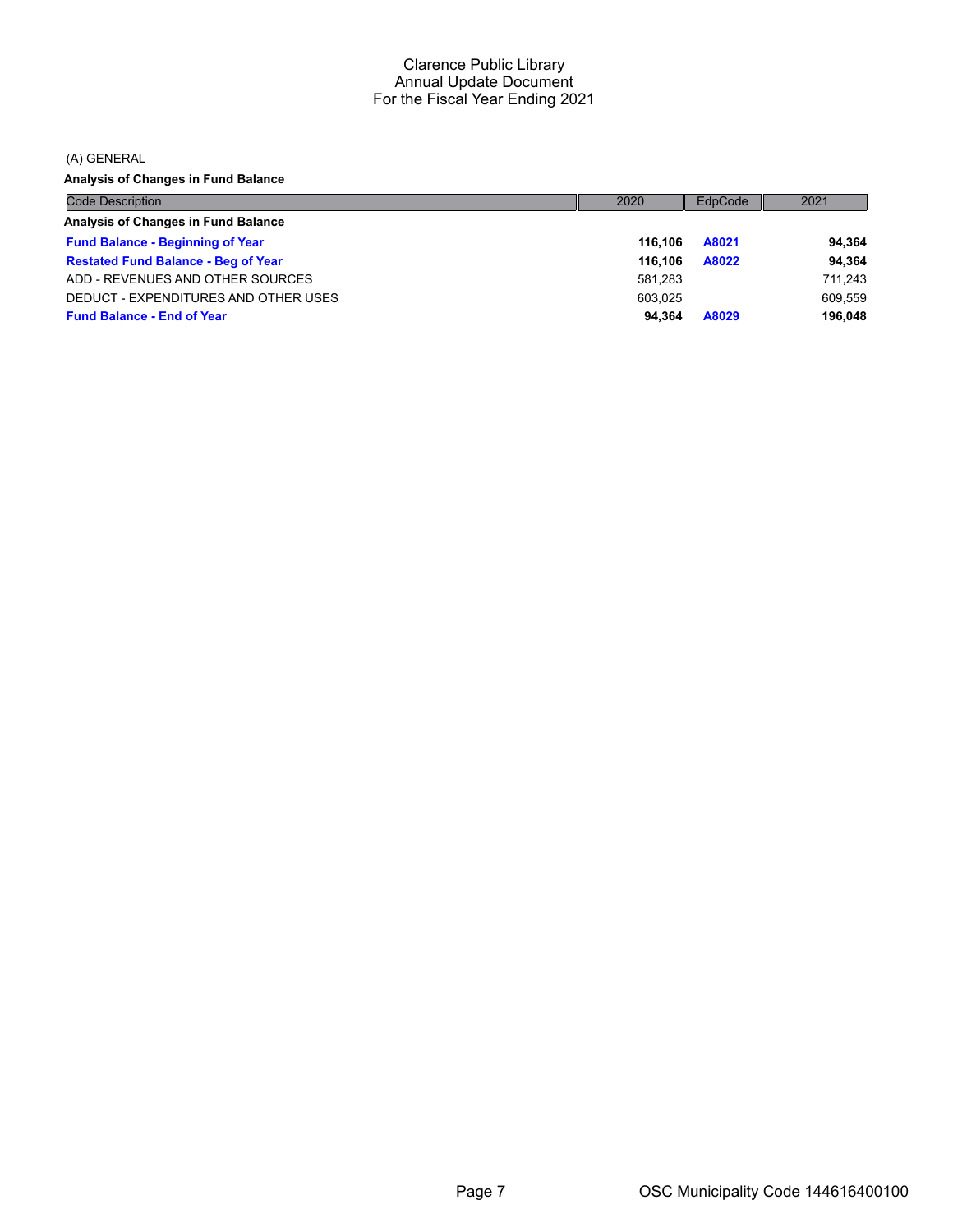# (A) GENERAL

Budget Summary

| <u>Baagot Sarringi</u>                            |         |         |         |
|---------------------------------------------------|---------|---------|---------|
| Code Description                                  | 2021    | EdpCode | 2022    |
| <b>Estimated Revenues</b>                         |         |         |         |
| Est Rev - Departmental Income                     | 15.893  | A1299N  | 8.761   |
| Est Rev - Miscellaneous Local Sources             | 636.686 | A2799N  | 659,113 |
| Est Rev - State Aid                               | 7.887   | A3099N  | 7.800   |
| <b>TOTAL Estimated Revenues</b>                   | 660,466 |         | 675.674 |
| <b>TOTAL Estimated Revenues And Other Sources</b> | 660,466 |         | 675,674 |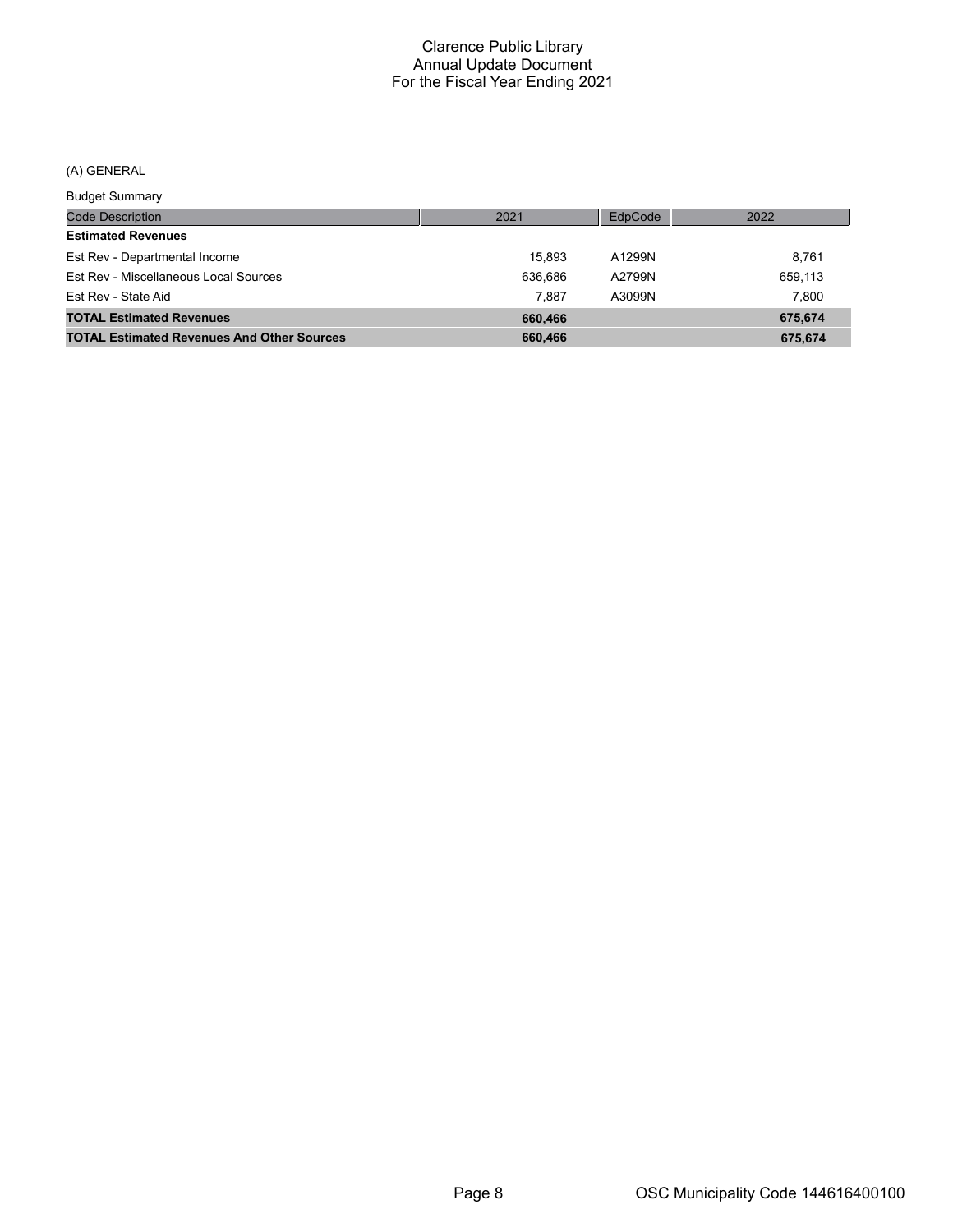# (A) GENERAL

Budget Summary

| <b>DUUYOL OUITHIUI</b>                     |         |         |         |
|--------------------------------------------|---------|---------|---------|
| <b>Code Description</b>                    | 2021    | EdpCode | 2022    |
| Appropriations                             |         |         |         |
| App - Culture And Recreation               | 517.097 | A7999N  | 538,212 |
| App - Employee Benefits                    | 143.369 | A9199N  | 137.462 |
| <b>TOTAL Appropriations</b>                | 660.466 |         | 675.674 |
| <b>TOTAL Appropriations And Other Uses</b> | 660,466 |         | 675.674 |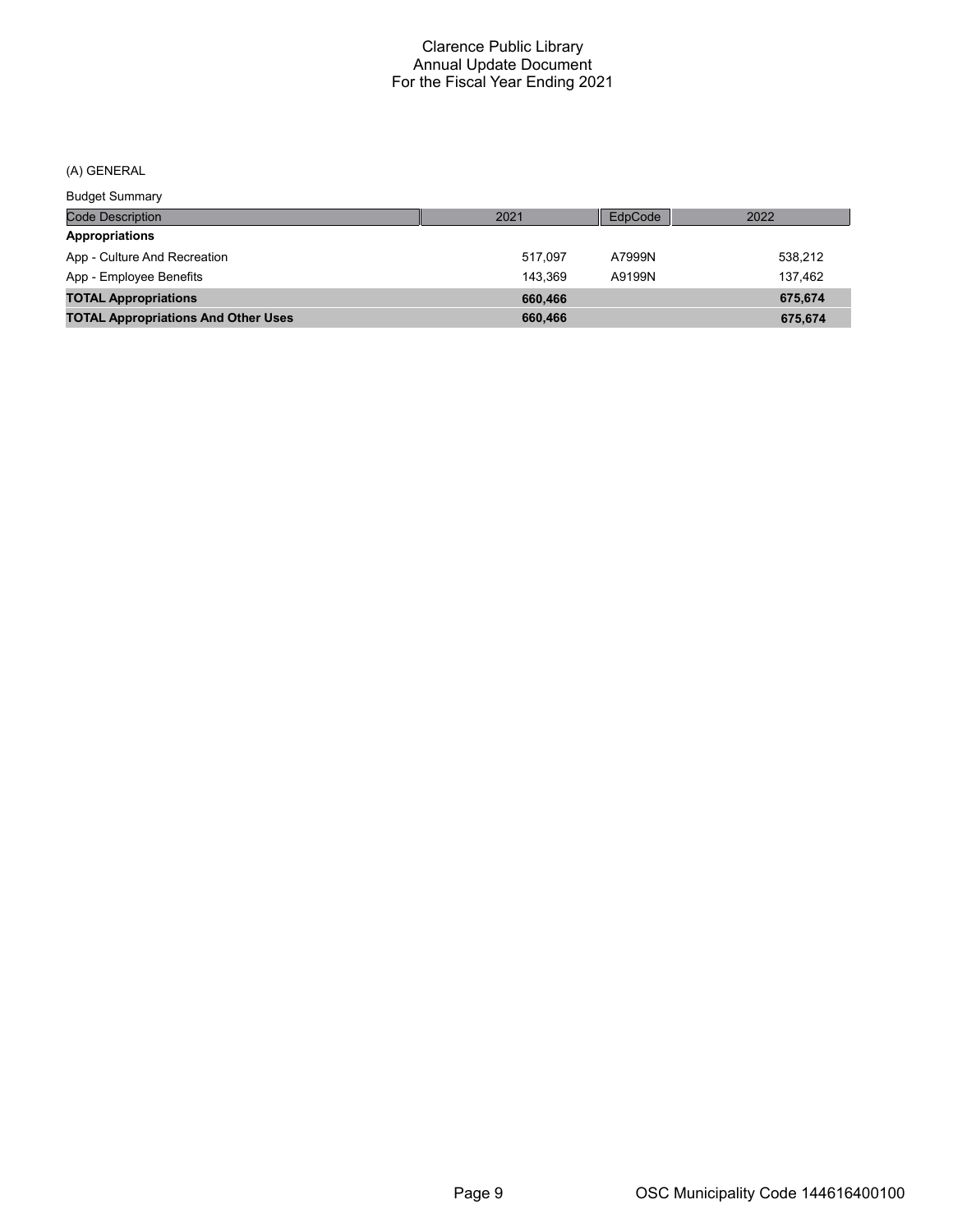#### (K) GENERAL FIXED ASSETS

Balance Sheet

| <b>Code Description</b>                                | 2020     | EdpCode          | 2021     |
|--------------------------------------------------------|----------|------------------|----------|
| <b>Assets</b>                                          |          |                  |          |
| Improvements Other Than Buildings                      | 15.480   | K <sub>103</sub> | 11.980   |
| Machinery And Equipment                                | 21.383   | K <sub>104</sub> | 21,383   |
| Accum Depr, Imp Other Than Bld                         | $-3.248$ | K <sub>113</sub> | $-3,323$ |
| Accum Depr, Machinery & Equip                          | $-4.672$ | K114             | $-5,741$ |
| <b>TOTAL Fixed Assets (net)</b>                        | 28,943   |                  | 24,299   |
| <b>TOTAL Assets and Deferred Outflows of Resources</b> | 28,943   |                  | 24,299   |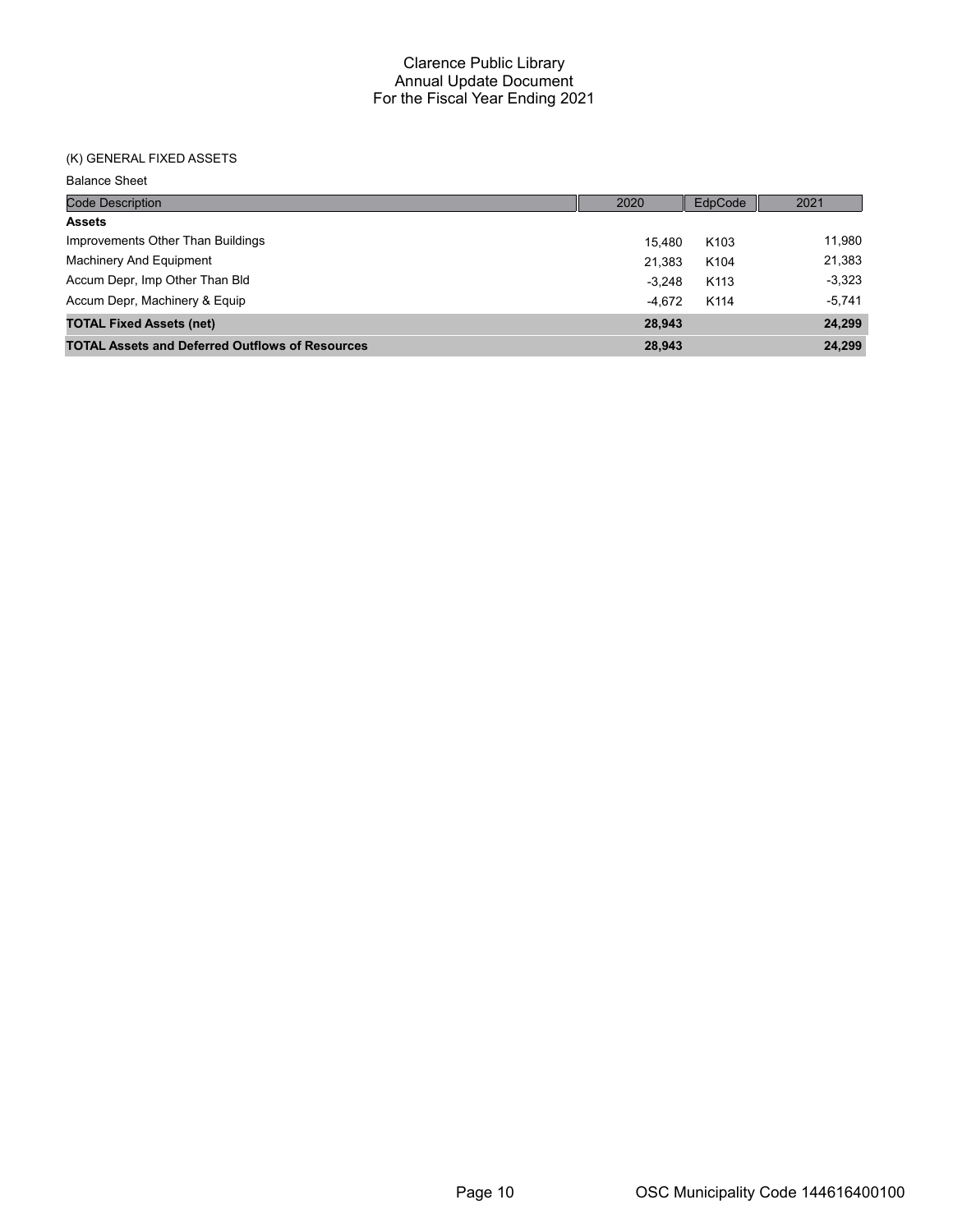# (K) GENERAL FIXED ASSETS

| <b>Balance Sheet</b>                                                                   |        |                  |        |
|----------------------------------------------------------------------------------------|--------|------------------|--------|
| <b>Code Description</b>                                                                | 2020   | EdpCode          | 2021   |
| Liabilities, Deferred Inflows And Fund Balance<br><b>Total Non-Current Govt Assets</b> | 28.943 | K <sub>159</sub> | 24.299 |
| <b>TOTAL Investments in Non-Current Government Assets</b>                              | 28,943 |                  | 24,299 |
| <b>TOTAL Fund Balance</b>                                                              | 28.943 |                  | 24,299 |
| <b>TOTAL</b>                                                                           | 28,943 |                  | 24,299 |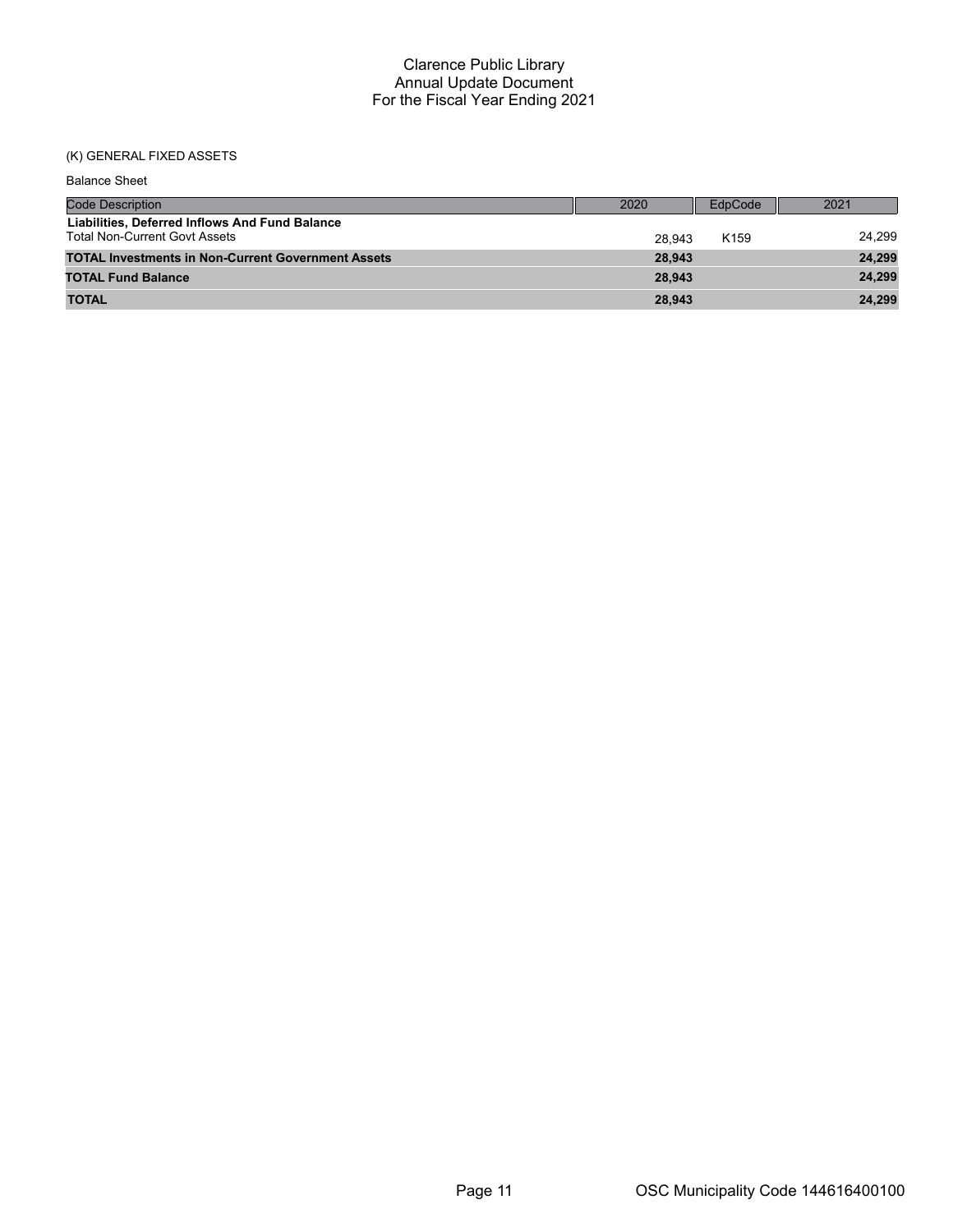#### **Office of the State Comptroller Clarence Public Library 4/20/2022Statement of Indebtedness For the Fiscal Year Ending 2021**

| First<br>Prior Yr.<br>O/S Beg.<br>Cops Comp Date of<br>Amt. Orig.<br>Debt<br>Date of<br>Paid<br>Redeemed<br>Int.<br>Year<br>Flag<br>Bond Proc.<br>of Year<br>Dur. Year<br>Maturity<br>Interest<br>Code<br>Adjust.<br>Rate<br>Flag<br>Issue<br>Issued<br>Description<br>Var? | O/S End<br>Accreted<br>of Year |
|-----------------------------------------------------------------------------------------------------------------------------------------------------------------------------------------------------------------------------------------------------------------------------|--------------------------------|
|-----------------------------------------------------------------------------------------------------------------------------------------------------------------------------------------------------------------------------------------------------------------------------|--------------------------------|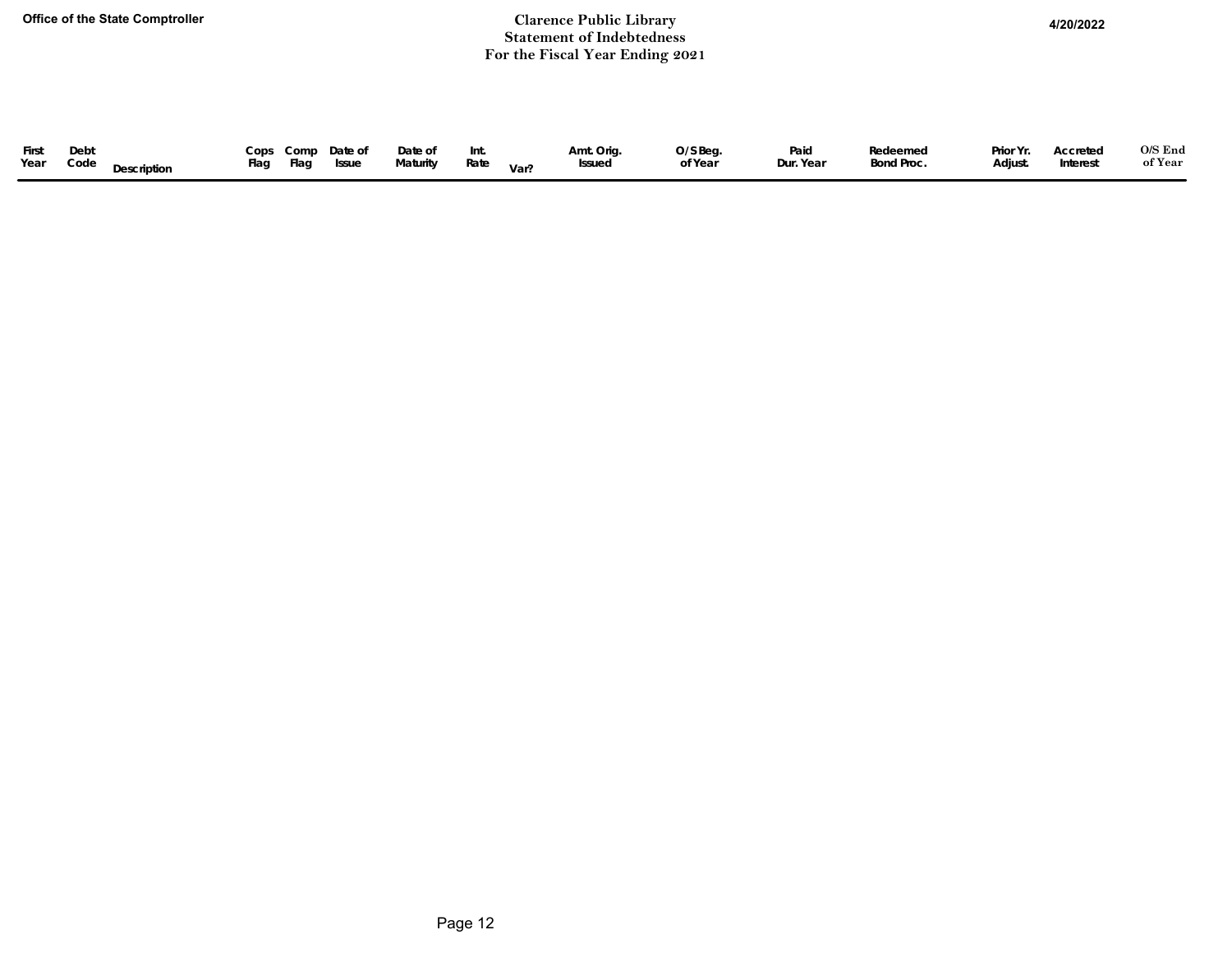#### Clarence Public Library Schedule of Time Deposits and Investments For the Fiscal Year Ending 2021

|                                                                                   | <b>EDP Code</b> | Amount       |
|-----------------------------------------------------------------------------------|-----------------|--------------|
| CASH:                                                                             |                 |              |
| On Hand                                                                           | 9Z2001          |              |
| <b>Demand Deposits</b>                                                            | 9Z2011          | \$196,044.53 |
| <b>Time Deposits</b>                                                              | 9Z2021          |              |
| Total                                                                             |                 | \$196,044.53 |
| <b>COLLATERAL:</b>                                                                |                 |              |
| - FDIC Insurance                                                                  | 9Z2014          |              |
| Collateralized with securities held in<br>possession of municipality or its agent | 9Z2014A         |              |
| Total                                                                             |                 | \$0.00       |
| <b>INVESTMENTS:</b>                                                               |                 |              |
| - Securities (450)                                                                |                 |              |
| Book Value (cost)                                                                 | 9Z4501          |              |
| Market Value at Balance Sheet Date                                                | 9Z4502          |              |
| Collateralized with securities held in<br>possession of municipality or its agent | 9Z4504A         |              |
| - Repurchase Agreements (451)                                                     |                 |              |
| Book Value (cost)                                                                 | 9Z4511          |              |
| Market Value at Balance Sheet Date                                                | 9Z4512          |              |
| Collateralized with securities held in<br>possession of municipality or its agent | 9Z4514A         |              |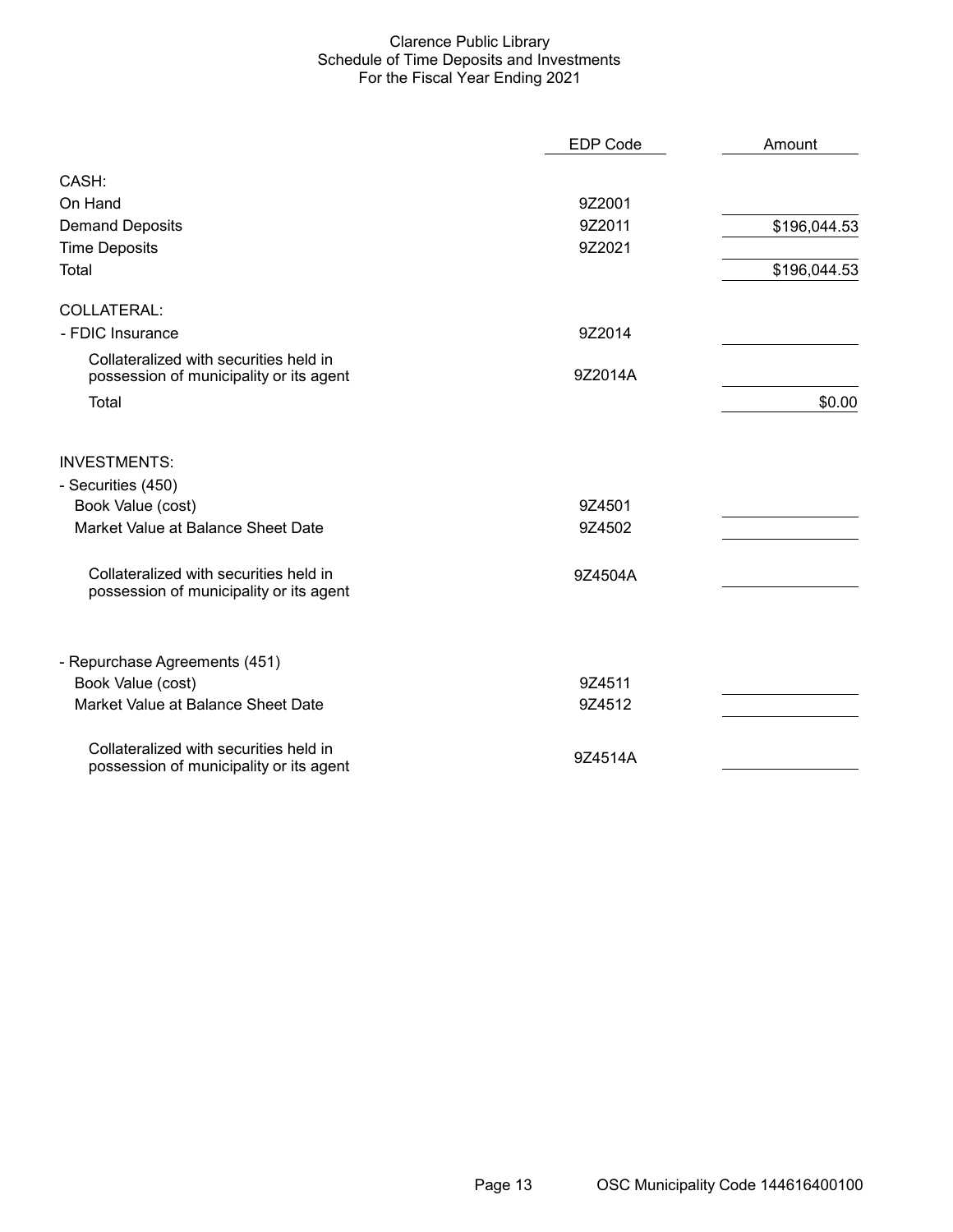#### Clarence Public Library Bank Reconciliation For the Fiscal Year Ending 2021

# Include All Checking, Savings and C.D. Accounts

| <b>Bank</b><br>Account<br>Number | Bank<br><b>Balance</b>              | Add:<br>Deposit<br>In Transit | Less:<br>Outstanding<br>Checks |          | Adjusted<br>Bank<br><b>Balance</b> |
|----------------------------------|-------------------------------------|-------------------------------|--------------------------------|----------|------------------------------------|
| *****-1025                       | \$8,843                             | \$0                           |                                | \$4,345  | \$4,498                            |
| *****-1033                       | \$9,383                             | \$0                           |                                | \$874    | \$8,509                            |
| *****-2626                       | \$183,038                           | \$0                           |                                | \$0      | \$183,038                          |
|                                  | <b>Total Adjusted Bank Balance</b>  |                               |                                |          | \$196,045                          |
|                                  | <b>Petty Cash</b>                   |                               |                                |          | \$.00                              |
|                                  | Adjustments                         |                               |                                |          | \$.00                              |
|                                  | <b>Total Cash</b>                   |                               | 9ZCASH                         | $^\star$ | \$196,045                          |
|                                  | <b>Total Cash Balance All Funds</b> |                               | 9ZCASHB                        | $^\star$ | \$196,045                          |
|                                  | * Must be equal                     |                               |                                |          |                                    |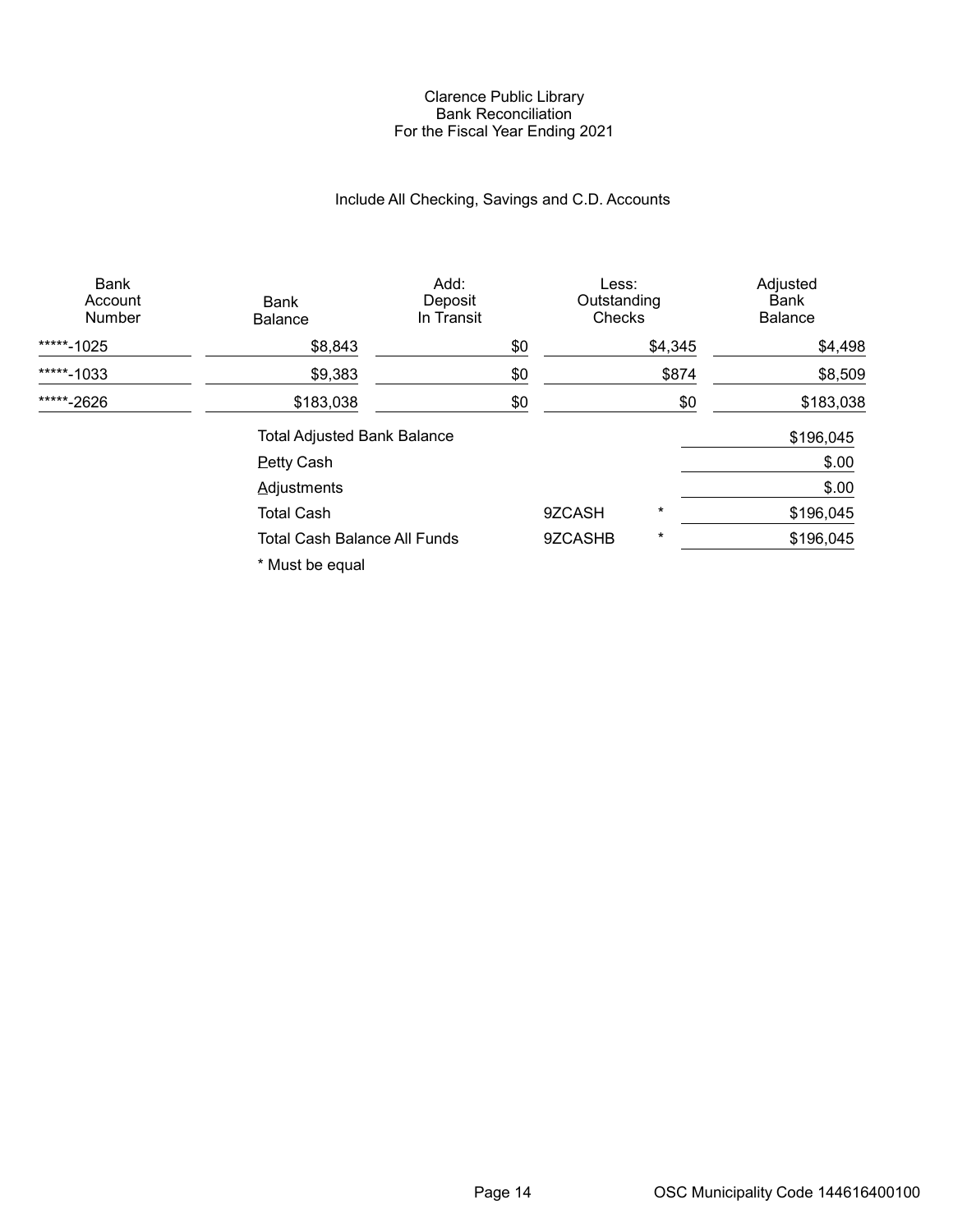#### Clarence Public Library Local Government Questionnaire For the Fiscal Year Ending 2021

|    |                                                                                                             | Response |
|----|-------------------------------------------------------------------------------------------------------------|----------|
|    | 1) Does your municipality have a written procurement policy?                                                | Yes      |
|    | 2) Have the financial statements for your municipality been independently audited?                          | No       |
|    | If not, are you planning on having an audit conducted?                                                      | No       |
|    | 3) Does your local government participate in an insurance pool with other local<br>governments?             | Yes      |
|    | 4) Does your local government participate in an investment pool with other local<br>governments?            | No       |
|    | 5) Does your municipality have a Length of Service Award Program (LOSAP)<br>for volunteer firefighters?     | No       |
|    | 6) Does your municipality have a Capital Plan?                                                              | No       |
|    | 7) Has your municipality prepared and documented a risk assessment plan?                                    | No.      |
|    | If yes, has your municipality used the results to design the system of internal<br>controls?                |          |
|    | 8) Have you had a change in chief executive or chief fiscal officer during the last<br>year?                | No       |
| 9) | Has your Local Government adopted an investment policy as required by<br>General Municipal Law, Section 39? | Yes      |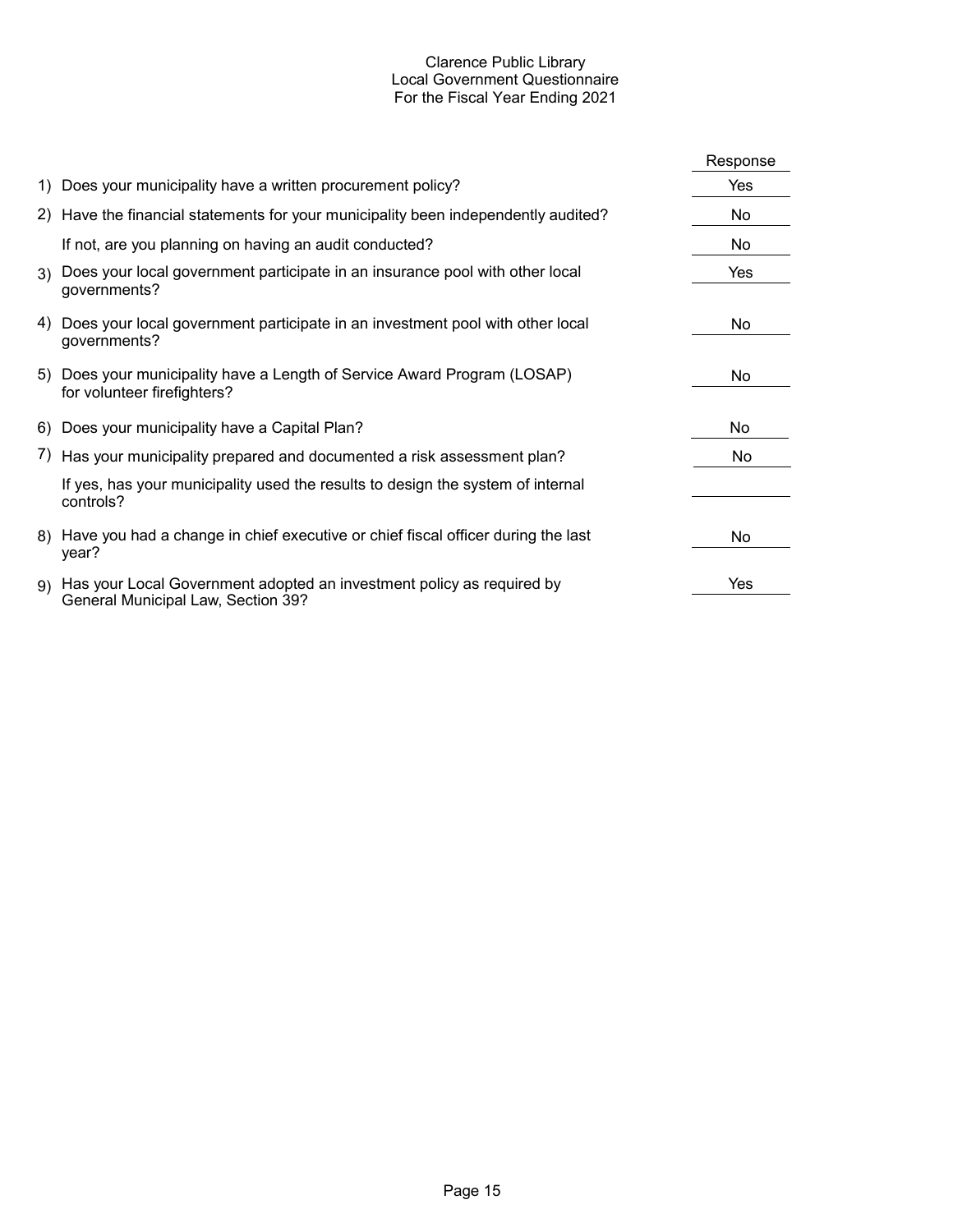#### Clarence Public Library Employee and Retiree Benefits For the Fiscal Year Ending 2021

|                 | <b>Total Full Time Employees:</b>                                           | 5                                                  |                                              |                                              |               |
|-----------------|-----------------------------------------------------------------------------|----------------------------------------------------|----------------------------------------------|----------------------------------------------|---------------|
|                 | <b>Total Part Time Employees:</b>                                           | 18                                                 |                                              |                                              |               |
| Account<br>Code | <b>Description</b>                                                          | <b>Total</b><br><b>Expenditures</b><br>(All Funds) | # of Full<br><b>Time</b><br><b>Employees</b> | # of Part<br><b>Time</b><br><b>Employees</b> | # of Retirees |
| 90108           | <b>State Retirement System</b>                                              | \$36,828.00                                        |                                              |                                              |               |
| 90158           | Police and Fire Retirement                                                  |                                                    |                                              |                                              |               |
| 90258           | <b>Local Pension Fund</b>                                                   |                                                    |                                              |                                              |               |
| 90308           | Social Security                                                             | \$23,628.00                                        |                                              |                                              |               |
| 90408           | Worker's Compensation<br>Insurance                                          | \$2,182.00                                         |                                              |                                              |               |
| 90458           | Life Insurance                                                              |                                                    |                                              |                                              |               |
| 90508           | Unemployment Insurance                                                      |                                                    |                                              |                                              |               |
| 90558           | Disability Insurance                                                        |                                                    |                                              |                                              |               |
| 90608           | <b>Hospital and Medical</b><br>(Dental) Insurance                           | \$74,196.00                                        |                                              |                                              |               |
| 90708           | <b>Union Welfare Benefits</b>                                               |                                                    |                                              |                                              |               |
|                 | 90858 Supplemental Benefit Payment to<br><b>Disabled Fire Fighters</b>      |                                                    |                                              |                                              |               |
| 91890           | <b>Other Employee Benefits</b>                                              |                                                    |                                              |                                              |               |
|                 | Total                                                                       | \$136,834.00                                       |                                              |                                              |               |
|                 | <b>Computed Total From Financial</b><br>Section (comparative purposes only) | \$136,834.00                                       |                                              |                                              |               |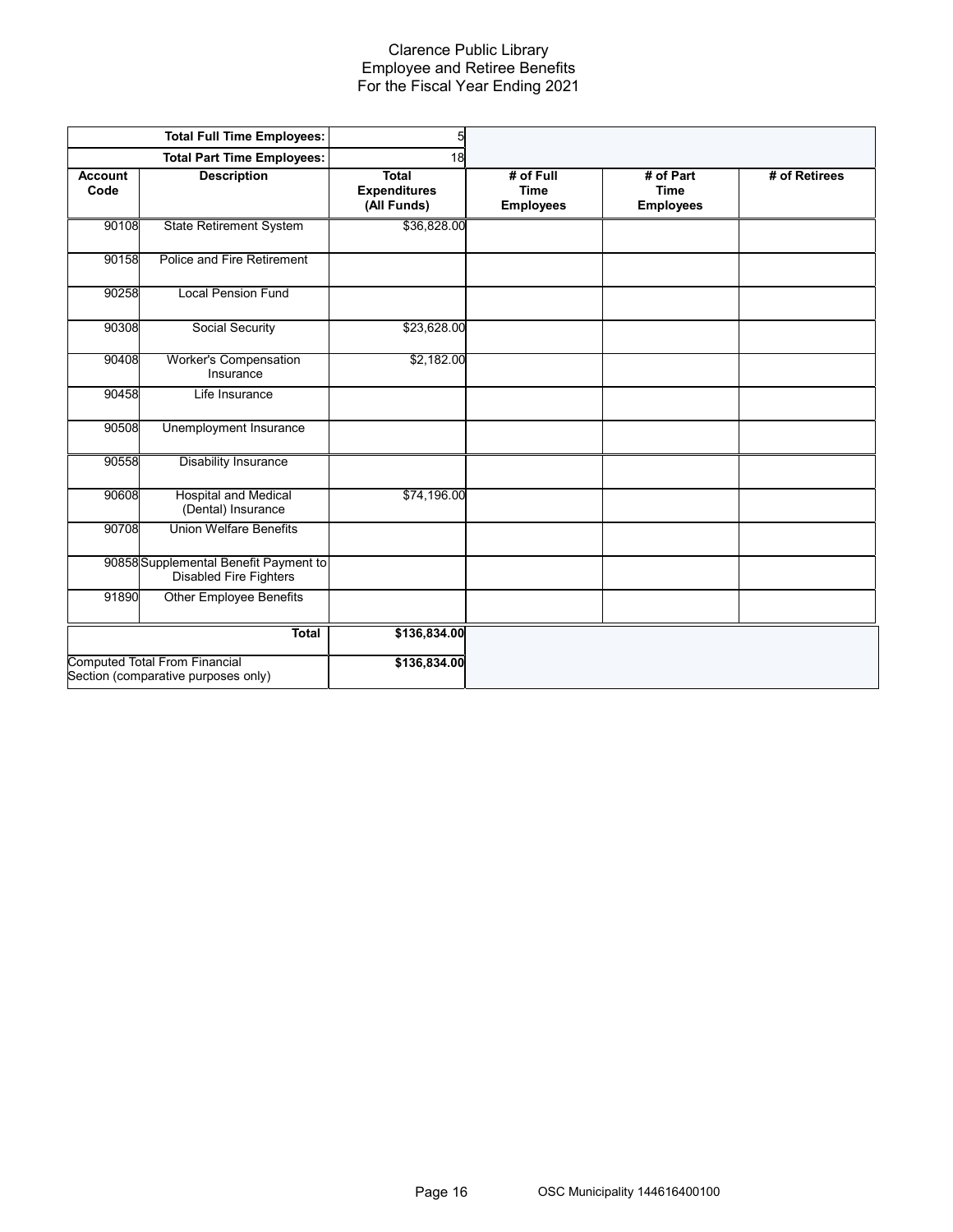#### Clarence Public Library Energy Costs and Consumption For the Fiscal Year Ending 2021

| <b>Energy Type</b><br><b>Expenditures</b><br><b>Units Of</b><br><b>Measure</b><br><b>Measure</b> |  |
|--------------------------------------------------------------------------------------------------|--|
|--------------------------------------------------------------------------------------------------|--|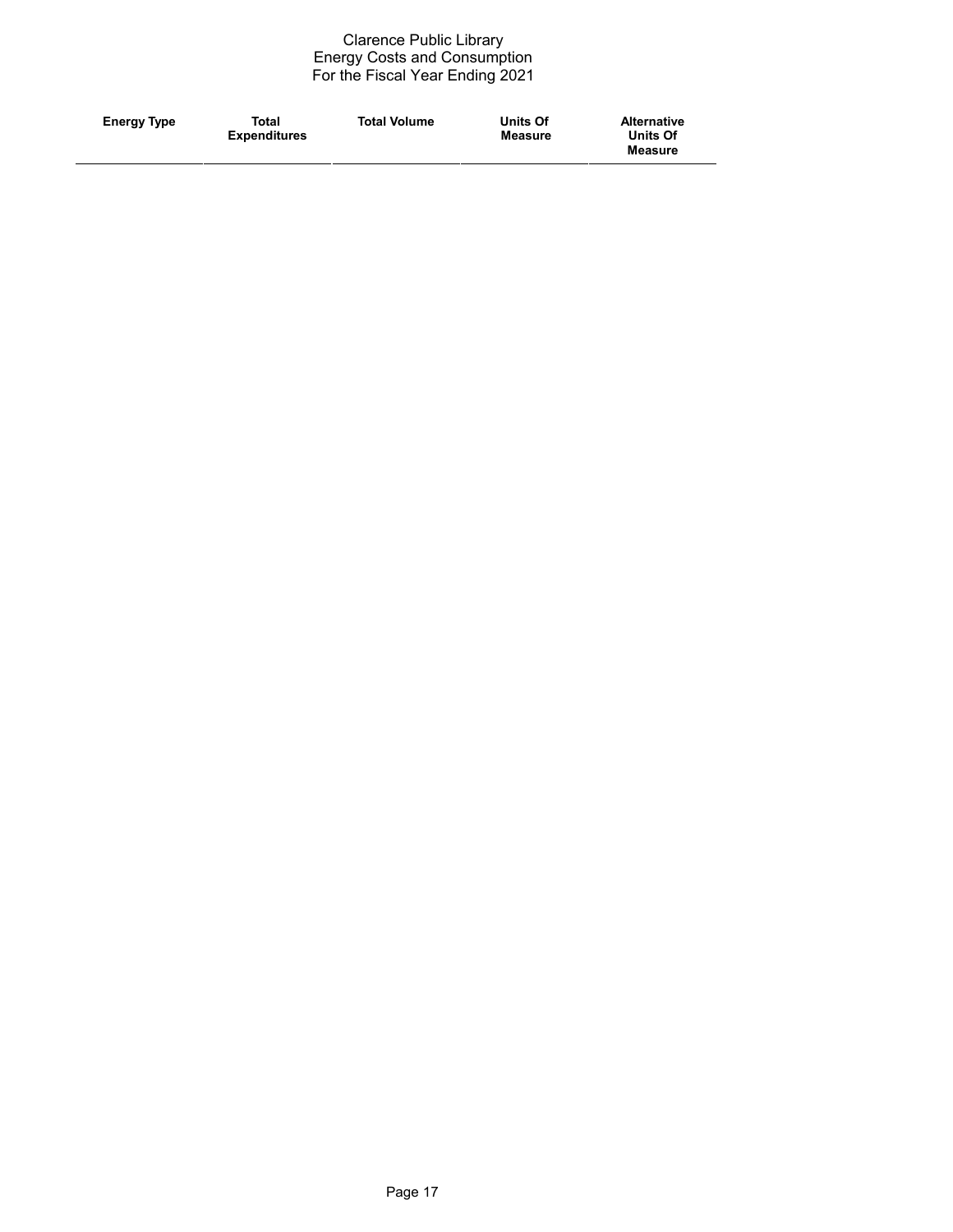# **DEMOGRAPHICS**

| <b>Postal or Mailing Address:</b>                    |                            |       |       |
|------------------------------------------------------|----------------------------|-------|-------|
| 3 Town Place                                         | <b>Clarence</b>            | lΝY   | 14031 |
| Street Address or PO Box                             | City                       | State | Zip   |
| (716) 741-2650                                       | (716) 741-1243             |       |       |
| Official Telephone Number                            | <b>Official Fax Number</b> |       |       |
| CLA@buffalolib.org                                   | www.buffalolib.org         |       |       |
| Official Email Address                               | Website                    |       |       |
| Physical Address: (If Different From Postal Address) |                            |       |       |
|                                                      |                            |       |       |
| <b>Street Address</b>                                | City                       | State | Zip   |

# **CHIEF FISCAL OFFICER**

| Marjorie Ebersole                                                                                       | Treasurer                                                |                                                       |              |  |  |  |
|---------------------------------------------------------------------------------------------------------|----------------------------------------------------------|-------------------------------------------------------|--------------|--|--|--|
| Name                                                                                                    | Title                                                    |                                                       |              |  |  |  |
| 3 Town Place                                                                                            | Clarence                                                 |                                                       | İΝY<br>14031 |  |  |  |
| Street Address or PO Box                                                                                | City                                                     |                                                       | Zip<br>State |  |  |  |
| (716) 741-2652                                                                                          | (716) 741-1243                                           |                                                       |              |  |  |  |
| Telephone Number                                                                                        | Fax Number                                               |                                                       |              |  |  |  |
| CLA@buffalolib.rog                                                                                      |                                                          |                                                       |              |  |  |  |
| <b>Email Address</b>                                                                                    |                                                          |                                                       |              |  |  |  |
|                                                                                                         |                                                          |                                                       |              |  |  |  |
| I, Marjorie Ebersole                                                                                    | hereby certify that I am the Chief Fiscal Officer of the |                                                       |              |  |  |  |
| Clarence Public Library                                                                                 |                                                          | , and that the information provided in the annual     |              |  |  |  |
| financial report of the Clarence Public Library<br>, for the fiscal year ended                          |                                                          |                                                       |              |  |  |  |
| 12/31/2021<br>, is true and correct to the best of my knowledge and belief. By entering the personal    |                                                          |                                                       |              |  |  |  |
| identification number assigned by the Office of the State Comptroller to me as the Chief Fiscal Officer |                                                          |                                                       |              |  |  |  |
| of the Clarence Public Library<br>, and adopted by me as my signature for                               |                                                          |                                                       |              |  |  |  |
| 's annual<br>use in conjunction with the filing of the Clarence Public Library                          |                                                          |                                                       |              |  |  |  |
| financial report, I am evidencing my express intent to authenticate my certification of the             |                                                          |                                                       |              |  |  |  |
| Clarence Public Library                                                                                 |                                                          | 's annual financial report report for the fiscal year |              |  |  |  |
| ended 12/31/2021<br>and filed by means of electronic data transmission.                                 |                                                          |                                                       |              |  |  |  |
|                                                                                                         |                                                          |                                                       |              |  |  |  |
|                                                                                                         |                                                          |                                                       |              |  |  |  |
| Monica Mooney                                                                                           | ********                                                 |                                                       | 00/00/0000   |  |  |  |

Name of Report Preparer if different than Chief Fiscal Officer Personal Identification Number Date

of Chief Fiscal Officer